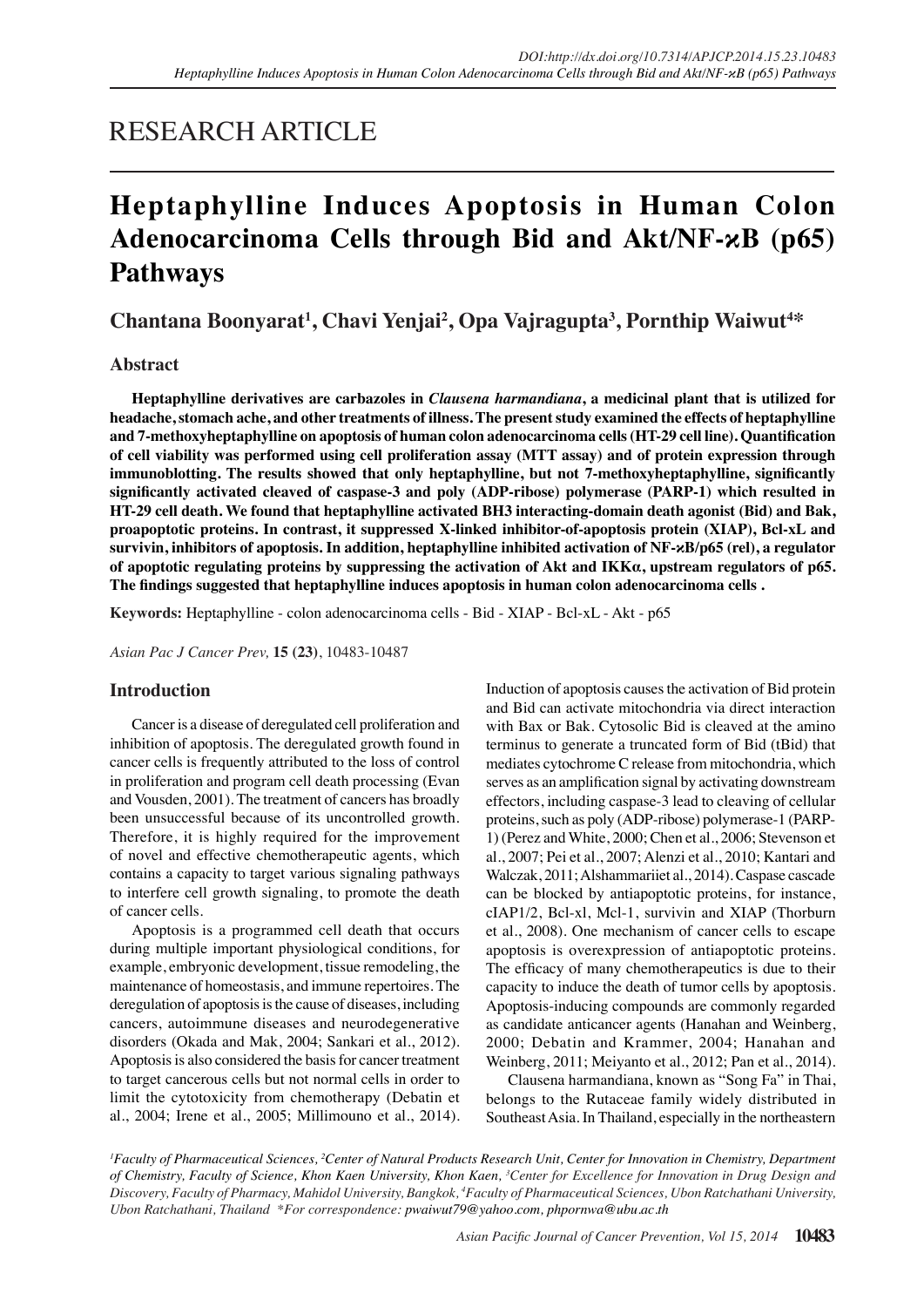#### *Chantana Boonyarat et al*

part, the young leaves are accounted as a vegetable in Thai traditional foods and as ruminants feed. C. harmandiana is regarded as the herb for health and it is utilized for the headache, stomachache, and illness treatment. It had been reported that the roots of this plant included plenty of carbazole alkaloids together with coumarins (Aouacheria et al., 2002; Thongthoom et al., 2010). Carbazoles and coumarins have been isolated and evaluated for antimalarial, antifungal, and anti-TB. Carbazole alkaloids were a main component of the Clausena genus, especially Clausena excavate, Clausena anisata and Clausena harmandiana. It had been found that carbazole alkaloids showed various pharmacological properties, consisting of anticancer, antiplatelet aggregation and vasorelaxing, antimycobacterial, anti HIV-1, antiplasmodial, antimycobial, anti-inflamatory, and cytotoxicity against the leukemia cell line , through inhibiting topoisomerase II and antidiabetes activity (Ito et al., 2000, Yenjai et al., 2000; Songsiang et al., 2011). The major carbazole components in C. harmandiana were heptaphylline and 7-methoxyheptaphylline (Figure 1A), which showed cytotoxicity against the NCI-H187 cell line (Thongthoom et al., 2001). This study investigates the apoptotic effects of heptaphylline and 7-methoxyheptaphylline from C. harmandiana on HT29 colorectal adenocarcinoma cells.

#### **Materials and Methods**

#### *Cell culture*

HT-29 cells are maintained in Dulbecco's modified Eagle's medium (high glucose) supplemented with 10% fetal calf serum, 100 units/ml penicillin and



Figure 1. Effects of Hetaphylline and **7-methoxyheptaphylline on Viability of HT-29 Cells. A)** Chemical structure of hetaphylline and 7-methoxyheptaphylline. **B)** HT-29 cells were treated with 100μM, heptaphylline 7-methoxyheptaphylline and 10μg/ml doxorubicin (reference compound) for 24 and 48h. Cell proliferation was determined by MTT assay. \*p<0.001

100 $\mu$ g/ml streptomycin at 37°C in 5% CO<sub>2</sub>. The quantification of cell viability is performed by using the cell proliferation reagent MTT (3-(4, 5-dimethylthiazolyl-2)-2, 5-diphenyltetrazolium bromide). HT-29 cells are plated in 96-well microplates at  $6x10^3$  cells/wells, and then incubated for 24h.

#### *Cell cytotoxicity assay*

Cells are treated with heptaphylline, 7 -methoxyheptaphylline (Yenjai, 2000) at different concentrations and reference compound (doxorubicin) for 24 and 48h. Add 10μl MTT Reagent (5mg/ml). They are incubated for 2 to 4 hours until purple precipitate is visible. The absorbance at 570 nm is measured. Percentage calculation of cell viability uses the following formula;

% Cell viability=Absorbance of treated cells x 100

 Absorbace of control (untreated cells) Cell morphology is examined by Phase contrast microscope.

#### *Preparation of cell extracts*

In order to investigate the mechanism of the compounds on apoptotic pathway in HT29 cells, cells are treated with the test compounds at different concentrations for 4h. Whole cell lysates are prepared with lysis buffer (25mM HEPES pH7.7,  $0.3$ mM  $MgCl_2$ ,  $0.2$ mM EDTA,  $10\%$ Triton X-100, 20mM β-glycerophosphate, 1mM sodium orthovanadate, 1mM phenylmethylsulfonyl fluoride (PMSF), 1mM dithiothreitol (DTT), 10μg/ml aprotinin, and 10μg/ml leupeptin). Cell lysate is collected from supernatant after centrifugation at 14,000 rpm for 10min.

#### *Immunoblotting*

Cell lysate is resolved by SDS-PAGE and transferred to an Immobilon-P-nylon membrane (Millipore). The membrane is treated with BlockAce (Dainippon Pharmaceutical Co. Ltd, Suita, Japan) and probed with primary antibodies (anti-caspase-3, PARP-1, phosphor-P65, P65, Bcl-2, BID, survivin, XIAP, and anti-actin antibodies). The antibodies are detected by the use of horseradish peroxidase-conjugated anti-rabbit, antimouse, and anti-goat IgG (DAKO, Glostrup, Denmark), and visualized by the enhanced chemiluminescence system (Amersham Biosciences).

#### **Results**

#### *Effects of hetaphylline and 7-methoxyheptaphylline on viability of HT-29 cells*

To examine whether carbazole extract of C. harmandiana inhibited viability of HT-29 cells, the cells were treated with 100  $\mu$ M hetaphylline, 7-methoxyheptaphylline and 10  $\mu$ g/ml doxorubicin (reference compound) for 24 and 48h then cell viabilities were determined by MTT assay. Both hetaphylline and 7-methoxyheptaphylline showed cytotoxicity on HT-29 cells by hetaphylline showed more stronger than 7-methoxyheptaphylline. Cell viability at 24h was decreased to 59.92% with 7-methoxyheptaphylline and 23.37% with heptaphylline, In addition, heptaphylline caused significantly decreased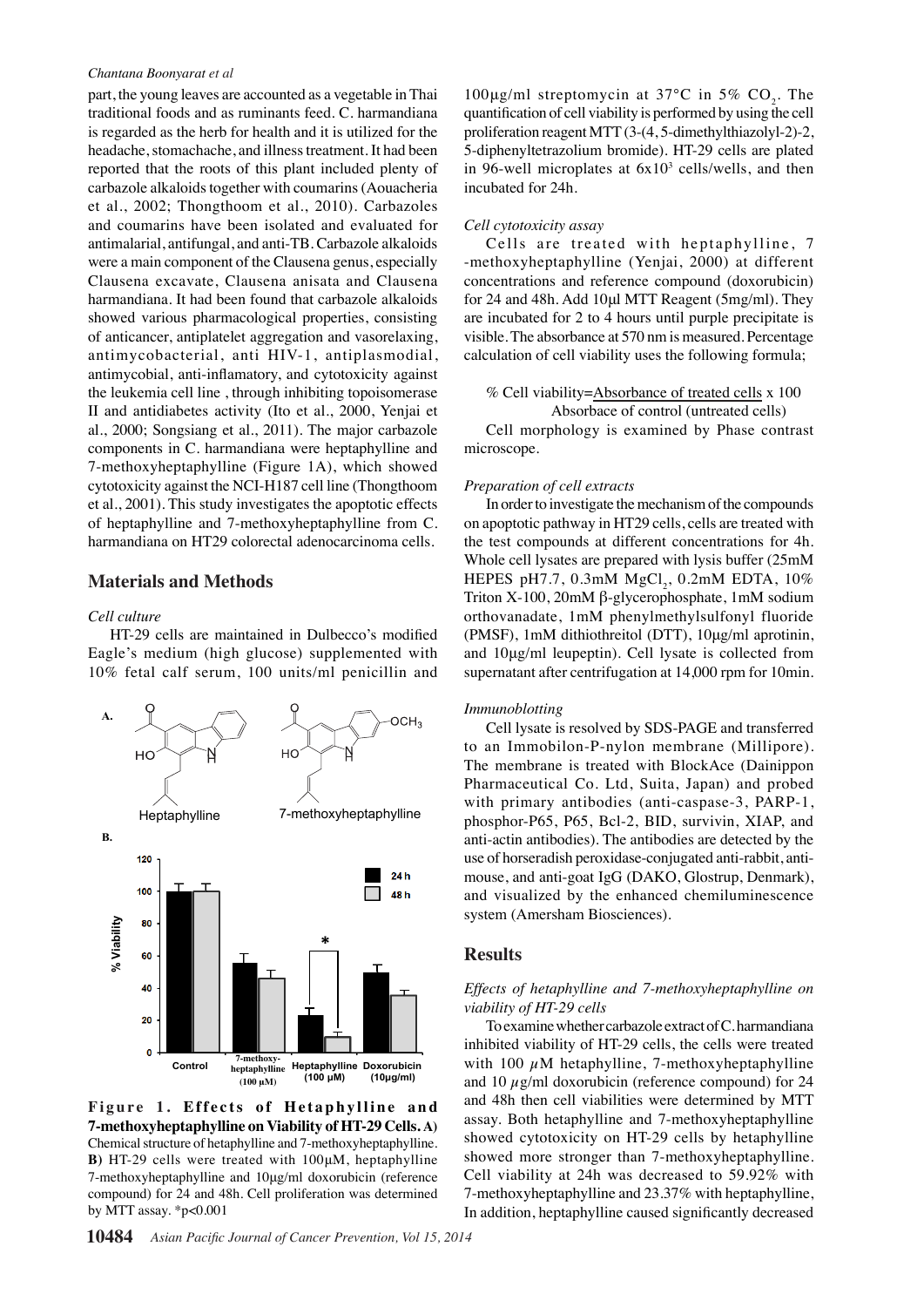

Figure 2. Effects of Hetaphylline and **7-methoxyheptaphylline on HT-29 Cell Apoptosis. A)** Cells were treated with 100 μM, heptaphylline 7-methoxyheptaphylline and 10μg/ml doxorubicin (reference compound) for 24 h. Cell morphology was investigated by phase contrast microscope. **B)** Whole cell extract was prepared, and analyzed by Western blotting using anti-caspase-3 and β-actin antibodies. Arrows indicate cleaved forms of caspase-3

in cell number at 48h (Figure 1B). This result indicated that hepaphylline strongly induced death of HT-29 cancer cells.

## *Effects of hetaphylline and 7-methoxyheptaphylline on apoptotic responses of HT-29 cells.*

To test the effect of the compounds on HT-29 cell morphology, cells were treated with  $100\mu$ M of hetaphylline and 7-methoxyheptaphylline or doxorubicin (positive control) for 24h and morphological changes were observed by phase contrast microscopy. The result showed that hetaphylline, 7-methoxyheptaphylline and doxorubicin induced morphology change of cell death consisting of rounding and shrinkage of cells by heptaphylline exhibited strongest effect on HT-29 cells (Figure 2A). The result indicated that heptaphylline markedly induced cell death morphological changes. As shown in Figure 2B, heptaphylline, 7-methoxyheptaphylline and doxorubicin induced cleavage of caspase-3, cellular pro-apoptotic responses by heptaphylline showed strongest apoptosispromoting activity in HT-29 cells. To confirm the effects of heptaphylline on HT-29 cell proliferation, cells were

treated with various concentrations of heptaphylline for 24 and 48h and the cell viability were examined by MTT assay. Heptaphylline significantly inhibited cell growth at concentrations 25, 50 and 100μM in a dose- and time-dependent manner with 50 % growth inhibitory concentration  $(IC_{50})$  value of 60.67  $\mu$ M at 24h and 46.72μM at 48h respectively (Figure 3A). The apoptotic effects of heptaphylline were investigated by determining the cleavage of caspase-3 and PARP-1 using Western blot analysis. The result in Figure 3B showed that heptaphylline markedly induced the cleavage of caspase-3 and PARP-1 in a concentration-dependent manner. The results indicated that hepaphylline has apoptotic effect to HT-29 cells.

## *Heptaphylline induced bid activation and inhibited phosphorylation of Akt/NF-κB(p65) pathway*

To understand the mechanism by which heptaphylline exerts its apoptotic effects, we next examined the effect of heptaphylline on the expression of key proteins involved in apoptosis regulation including Bid, Bak, Bcl-2, Bcl-xL, Mcl-1, XIAP, and survivin by using immunoblotting assay. The results in Figure 4A showed that hepataphylline at concentration 25μM markedly induced cleavage of Bid correlation with increasing in Bak protein. Incontrast, the expression of XIAP, Bcl-xL and survivin, but not Bcl-2 and Mcl-1 was inhibited. It has been reported that the nuclear transcription factor, NF-κB/p65 (rel) has important role to control expression of many anti-apoptotic proteins consisting of Bcl-xL, survivin and XIAP. Therefore, we further observed the proteins involved in p65 signaling



**Figure 3. Apoptotic Effect of Hetaphylline in HT-29 Cells. A)** HT-29 cells were treated with various concentrations of heptaphylline for 24 and 48h. Cell proliferation was determined by MTT assay. **B)** Cells were treated with various concentrations of heptaphylline for 4 h. Whole cell extract was prepared, and analyzed by Western blotting using anti-caspase-3, PARP-1 and β-actin antibodies. Arrows indicate cleaved forms of caspase-3 and PARP. \*p<0.01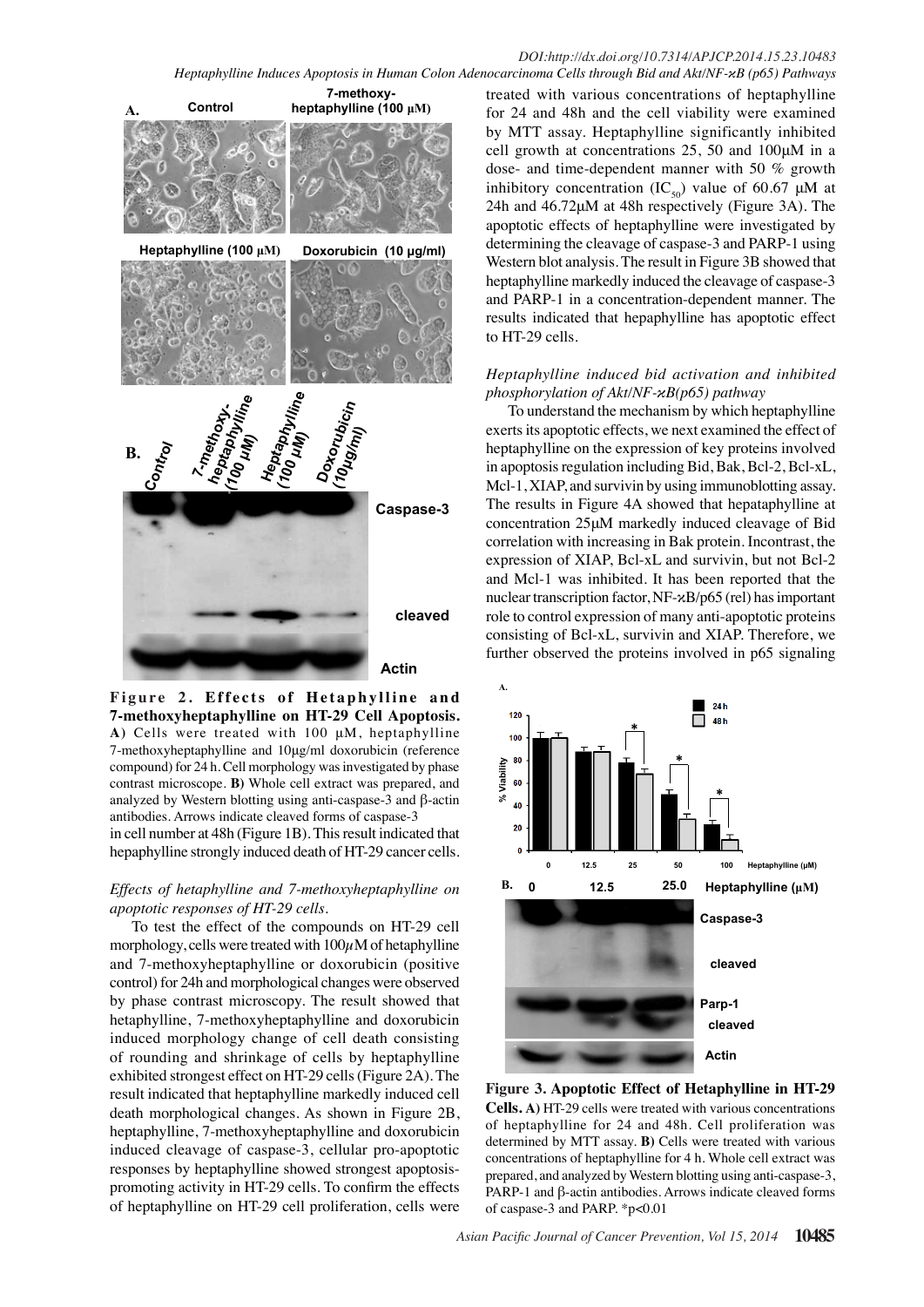#### *Chantana Boonyarat et al*



**Inhibited Akt/NF-κB (p65) Pathway in HT-29 Cells.**  Cells were treated with various concentrations of heptaphylline for 4h. Whole cell extract was prepared, and analyzed by Western blotting utilizing Bid, Bak, Mcl-1, Bcl-xL, survivin, XIAP, Bcl-2, phospho-p65, IKKα, Akt, JNK, Erk and β-actin antibodies. **A)** Effect of heptaphylline on apoptotic regulating proteins. **B)** Effect of heptaphylline on Akt, IKKα, p65, JNK and Erk phosphorylation

pathways and found that hepataphylline suppressed Akt, IKKα and p65 phosphorylation in the dose dependent manner but it has no effect to JNK and Erk phosphorylation (Figure 4B). This result indicated that heptaphylline induced apoptosis by induced Bid activation and inhibited Akt/NF-κB (p65) pathway.

#### **Discussion**

Heptaphylline and 7-methoxyheptaphylline are a carbarzole isolated from the roots of Clausena harmandiana which exhibited cytotoxicity against NCI-H187 (human small cell lung cancer cells) and KB cells (human epidermoid carcinoma of oralcavity cell

lines) (Ito et al., 2000; Yenjai et al., 2000; Thongthoom et al., 2011; Wangboonskul and Yenjai., 2012). In this study we test the apoptotic effects of heptaphylline and 7-methoxyheptaphylline on human colon adenocarcinoma cell line (HT-29). Heptaphylline showed more stronger apoptotic effects than 7-methoxyheptaphylline by induced cell death morphology change of HT-29 colon adenocarcinoma cells. In order to control cell proliferation or in response to stimuli, cells undergo death through a process called apoptosis or programmed cell death. The understanding of apoptosis has provided the basis for new targeted therapies that can induce death in cancer cells. Most of the cytotoxic anticancer agents in present use have been shown to induce apoptosis in cancer cells such as etoposide, capsaicin, berberine, gomisin N and doxorubicin (Ghobrial et al., 2005; Wong, 2011). The anti-cancer drug etoposide is able to induce caspase-8 processing and apoptosis in cancer cells, capsaicin induces apoptosis through cellular stress, involving mitochondria and endoplasmic reticulum in several human cancer cells, berberine, an isoquinoline alkaloid, has several pharmacological properties and can affect in different levels the mitochondrial functions, gomisin N , a dibenzocyclooctadiene lignan, isolated from Schizandra chinensis Baill induced apoptosis of human leukemia U937 cells and doxorubicin also induces apoptosis in many cancer cells (Kim et al., 2010; Liu et al., 2011; IP et al., 2012). In apoptotic pathways, the Bcl-2 family of proteins are significant regulators of apoptosis and include both anti-apoptotic members (such as Bcl-2, Mcl-1, survivin and Bcl-xL) and pro-apoptotic members (for example, Bax, Bak, Bad, Bid, and Bik) (Wong, 2011). Antiapoptotic proteins acts as suppressors of apoptosis by blocking the activation of cytochrome-C and caspase-3, whereas proapoptotic members act as apoptosis promoters and are overexpressed in massive malignancies. In response to apoptotic stimuli, proapoptotic proteins undergo posttranslational modifications that include dephosphorylation and cleavage resulting in activation of Bid, which oligomerizes Bak or Bax into pores that result in the release of cytochrome C. Cytochrome C, once released in the cytosol, interacts with Apaf-1, leading to the activation of caspase-9 proenzymes. Active caspase-9 then activates caspase-3, which subsequently activates the cleavage of PARP-1 and leads to apoptosis. Increased expression of antiapoptotic proteins causes resistance to chemotherapeutic drugs, while decreasing antiapoptotic proteins expression may promote apoptotic responses to anticancer drugs. In this study, heptaphylline activated cleavage of caspase-3, PARP-1 and proapoptotic proteins, Bid, Bak. In contrast, it inhibits antiapoptotic proteins including Bcl-xL, XIAP and survivin (Korsmeyer et al., 2000; Thorburn, Behbakht and Ford, 2008). It has been reported that the extrinsic and intrinsic apoptotic pathways are regulated by proteins, for instance, the p53 and NFκB pathways. NF-κB is a nuclear transcription factor that regulates expression of many genes involved in the regulation of apoptosis, the activation of NF-κB induces resistance to apoptotic stimuli through the activation of a number of complex proteins including Bcl-xL, survivin, and X-linked IAP (XIAP). Moreover, previous reports